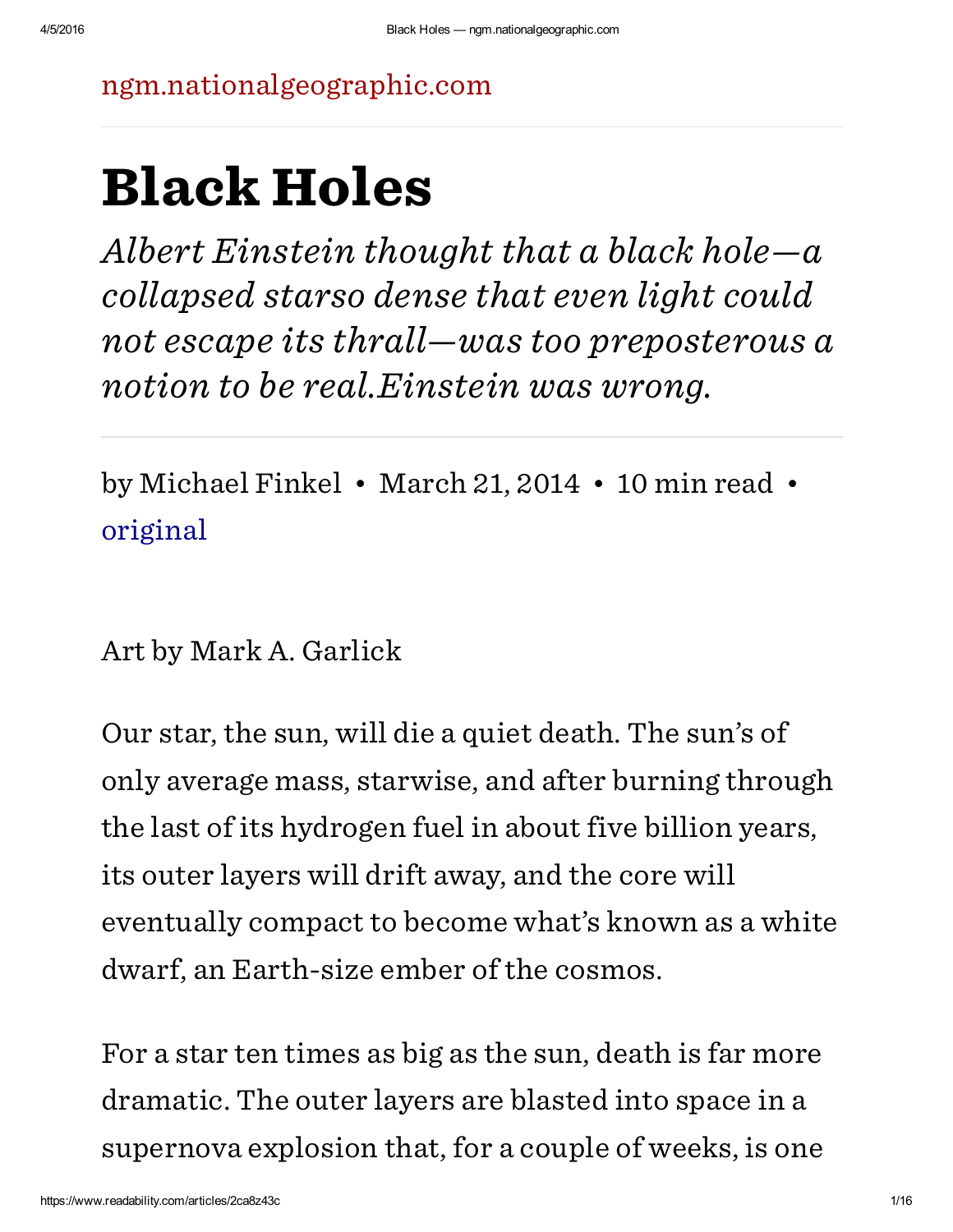of the brightest objects in the universe. The core, meanwhile, is squeezed by gravity into a neutron star, a spinning ball bearing a dozen miles in diameter. A sugar-cube-size fragment of a neutron star would weigh a billion tons on Earth; a neutron star's gravitational pull is so severe that if you were to drop a marshmallow on it, the impact would generate as much energy as an atom bomb.

But this is nothing compared with the death throes of a star some 20 times the mass of the sun. Detonate a Hiroshima-like bomb every millisecond for the entire life of the universe, and you would still fall short of the energy released in the final moments of a giant-star collapse. The star's core plunges inward. Temperatures reach 100 billion degrees. The crushing force of gravity is unstoppable. Hunks of iron bigger than Mount Everest are compacted almost instantly into grains of sand. Atoms are shattered into electrons, protons, neutrons. Those minute pieces are pulped into quarks and leptons and gluons. And so on, tinier and tinier, denser and denser, until...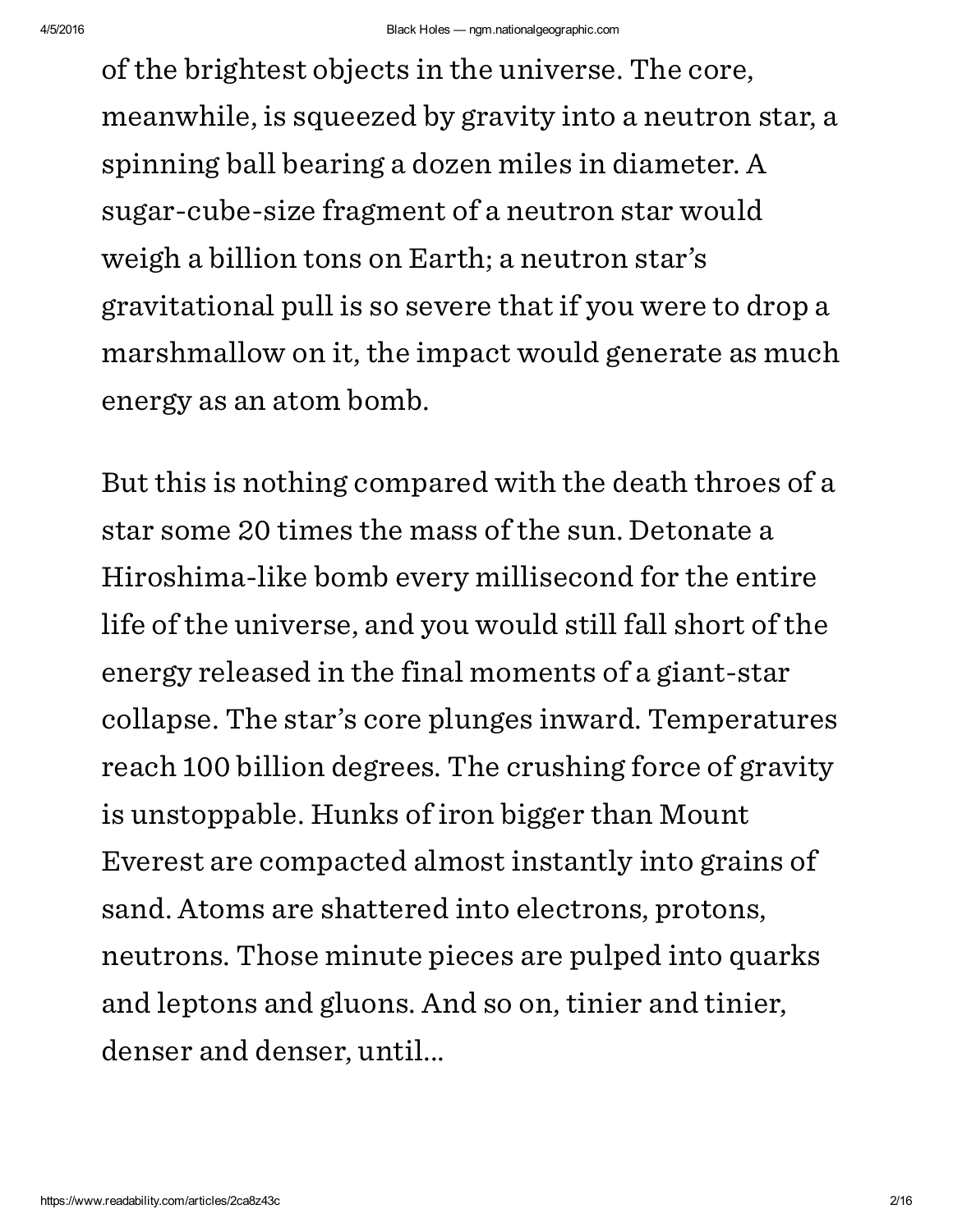Until no one knows. When trying to explain such a momentous phenomenon, the two major theories governing the workings of the universe—general relativity and quantum mechanics—both go haywire, like dials on an airplane wildly rotating during a tailspin.

The star has become a black hole.

What makes a black hole the darkest chasm in the universe is the velocity needed to escape its gravitational pull. To overcome Earth's clutches, you must accelerate to about seven miles a second. This is swift—a half dozen times faster than a bullet—but human-built rockets have been achieving escape velocity since 1959. The universal speed limit is 186,282 miles a second, the speed of light. But even that isn't enough to defeat the pull of a black hole. Therefore whatever's inside a black hole, even a beam of light, cannot get out. And due to some very odd effects of extreme gravity, it's impossible to peer in. A black hole is a place exiled from the rest of the universe. The dividing line between the inside and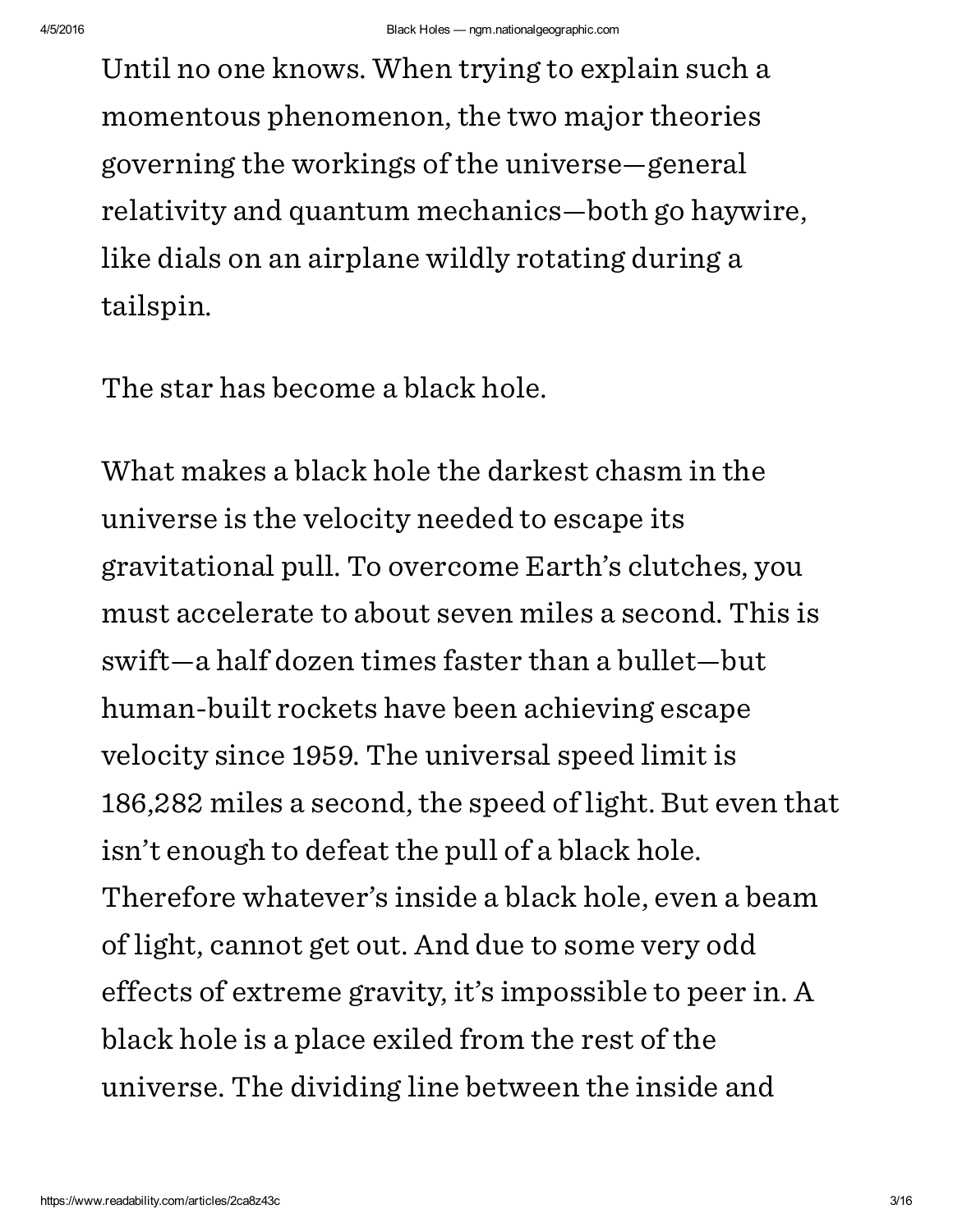outside of a black hole is called the event horizon. Anything crossing the horizon—a star, a planet, a person—is lost forever.

### THE POWER OF GRAVITY

Einstein showed a century ago that the mass of stars, planets, and all other matter exerts a gravitational force, bending space like a rubber sheet. The greater the mass of an object, the more powerful the effect. The immense mass of a black hole generates a gravitational "sink" from which not even light can escape.

Approximate size of Earth if it collapsed to a black hole; it would weigh the same as Earth today.



## Jason Treat and Alexander Stegmaier, NGM Staff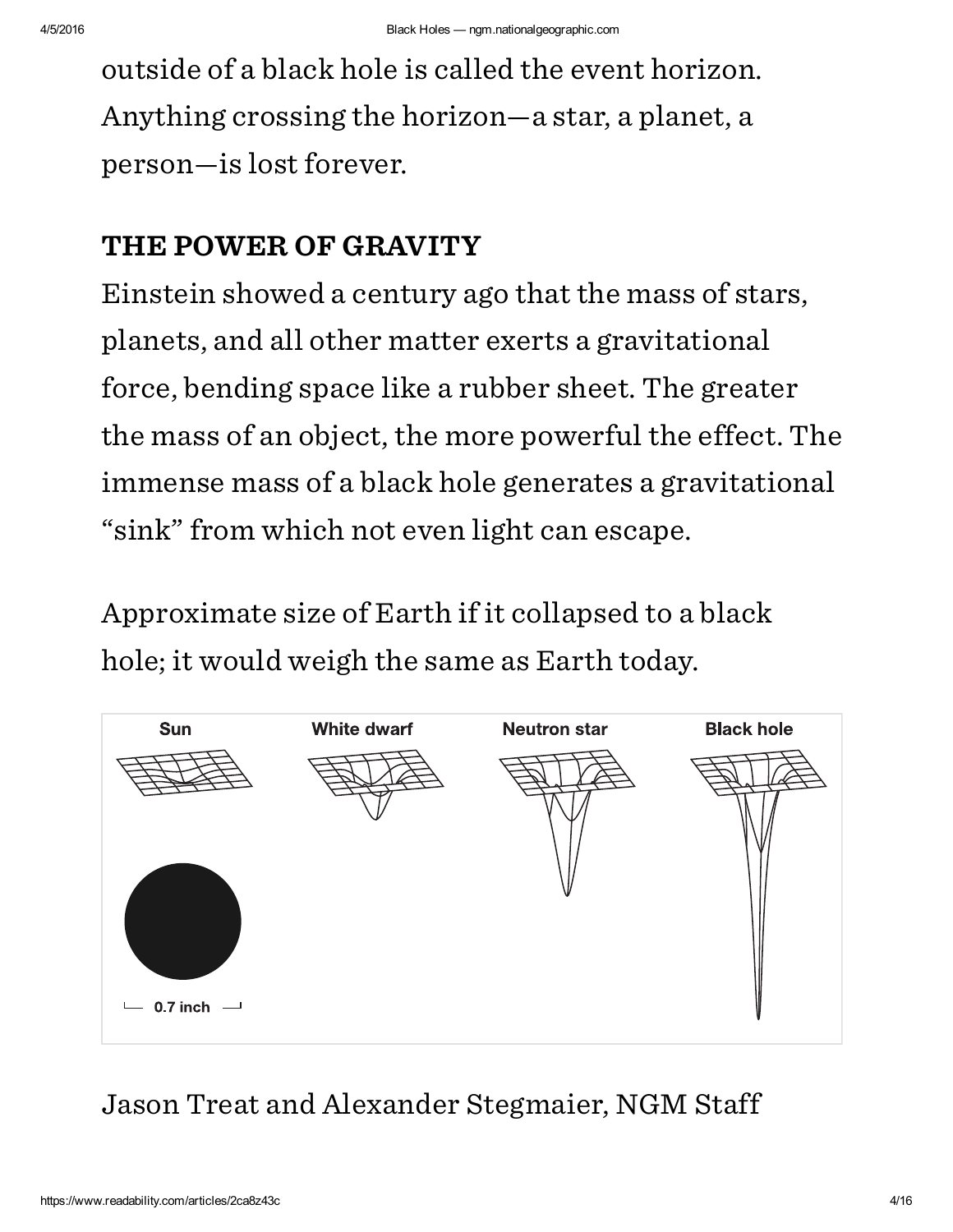Sources: Avery Broderick, Perimeter Institute for Theoretical Physics, University of Waterloo, Canada; UCLA Galactic Center Group

Albert Einstein, one of the most imaginative thinkers in the history of physics, never believed black holes were real. His formulas allowed for their existence, but nature, he felt, would not permit such objects. Most unnatural to him was the idea that gravity could overwhelm the supposedly mightier forces electromagnetic, nuclear—and essentially cause the core of an enormous star to vanish from the universe, a cosmic-scale David Copperfield act.

Einstein was hardly alone. In the first half of the 20th century most physicists dismissed the idea that an object could become dense enough to asphyxiate light. To lend it any more credence than one would give the tooth fairy was to risk career suicide.

Still, scientists had wondered about the possibility as far back as the 18th century. English philosopher John Michell mentioned the idea in a report to the Royal Society of London in 1783. French mathematician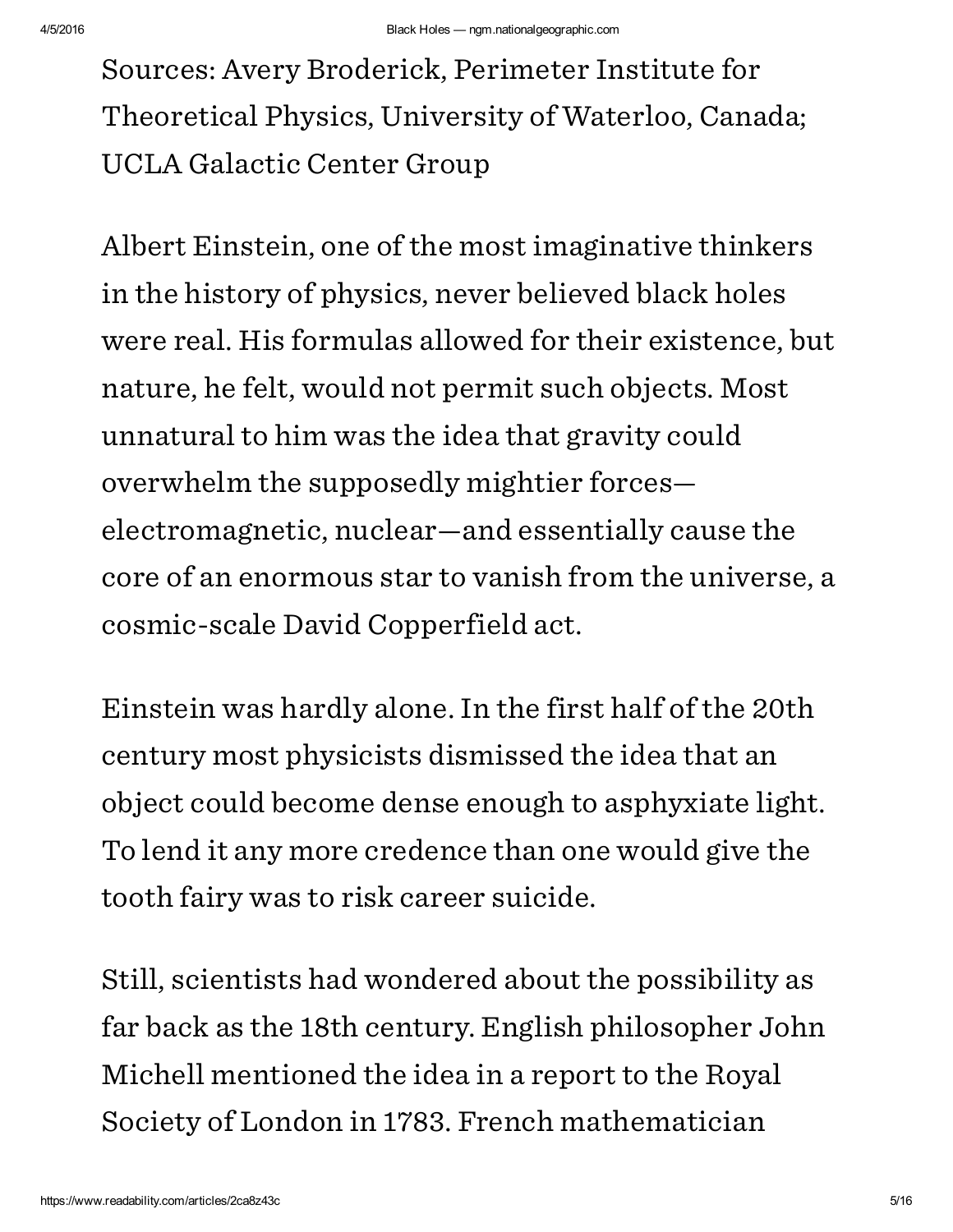Pierre-Simon Laplace predicted their existence in a book published in 1796. No one called these superdense curiosities black holes—they were referred to as frozen stars, dark stars, collapsed stars, or Schwarzschild singularities, after the German astronomer who solved many theoretical equations about them. The name "black hole" was first used in 1967, during a talk by American physicist John Wheeler at Columbia University in New York City.

Around the same time there was a radical shift in black hole thinking, due primarily to the invention of new ways of peering into space. Since the dawn of humanity, we'd been restricted to the visible spectrum of light. But in the 1960s x-ray and radio wave telescopes began to be widely used. These allowed astronomers to collect light in wavelengths that cut through the interstellar dust and let us see, as in a hospital x-ray, the interior bones of galaxies.

What scientists found, startlingly, was that at the center of most galaxies—and there are more than 100 billion galaxies in the universe—is a teeming bulge of stars and gas and dust. At the very hub of this chaotic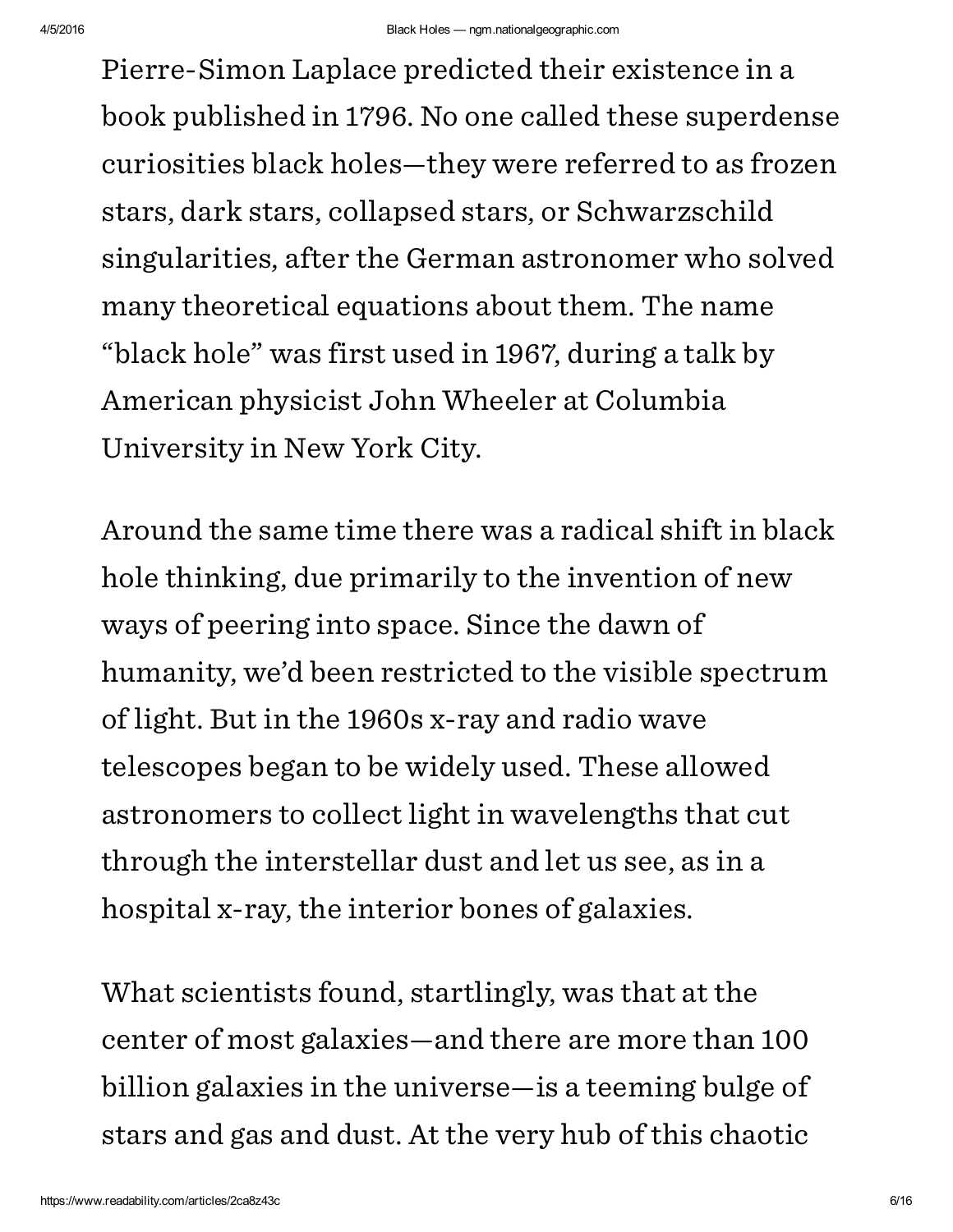bulge, in virtually every galaxy looked at, including our own Milky Way, is an object so heavy and so compact, with such ferocious gravitational pull, that no matter how you measure it, there is only one possible explanation: It's a black hole.

These holes are immense. The one at the center of the Milky Way is 4.3 million times as heavy as the sun. A neighboring galaxy, Andromeda, houses one with as much mass as 100 million suns. Other galaxies are thought to contain billion-sun black holes, and some even ten-billion-sun monsters. The holes didn't begin life this large. They gained weight, as we all do, with each meal. Black hole experts also believe that small holes roam the galactic suburbs, common as backyard deer.

In the course of a single generation of physicists, black holes morphed from near jokes—the reductio ad absurdum of mathematical tinkering—to widely accepted facts. Black holes, it turns out, are utterly common. There are likely trillions of them in the universe.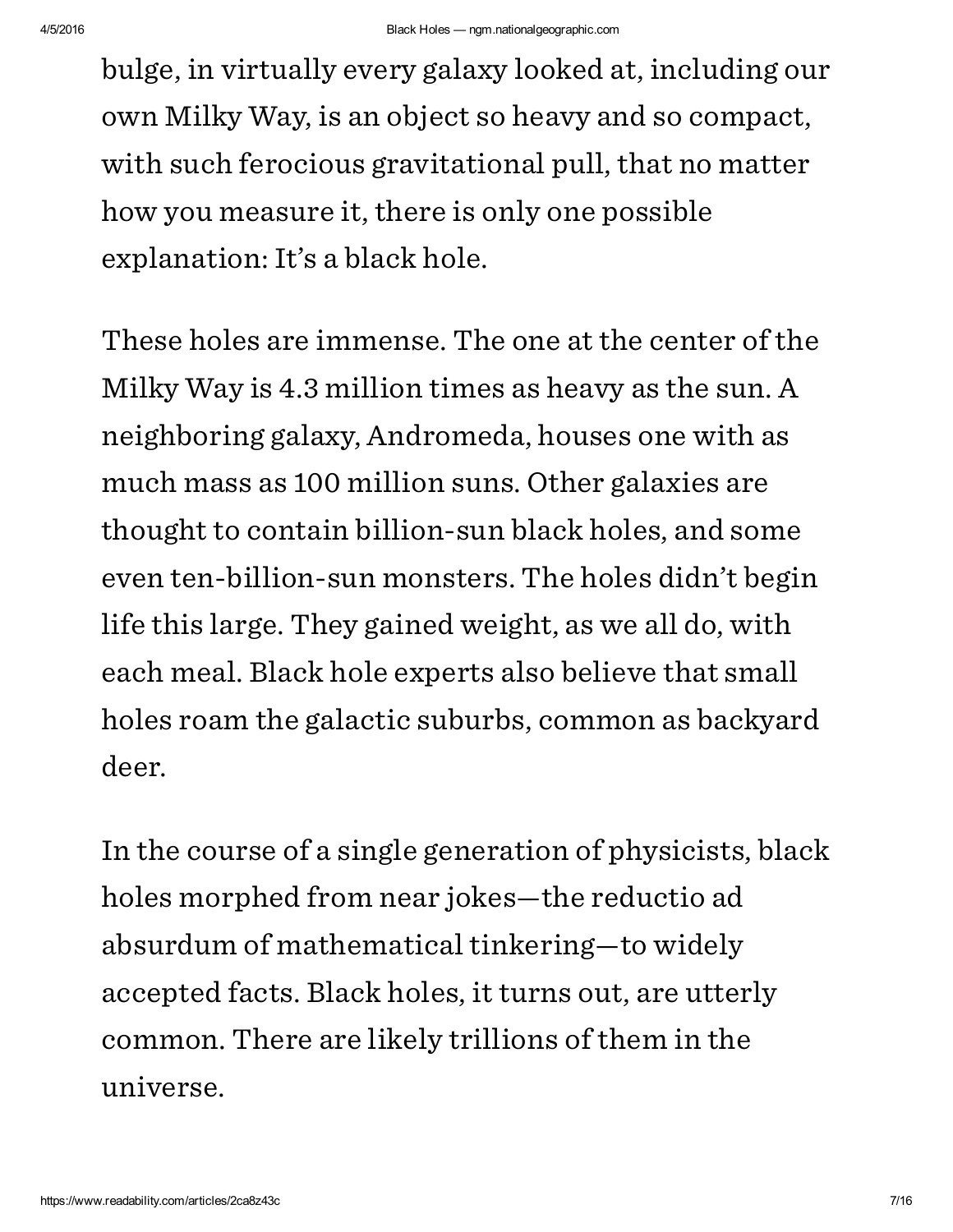No one has ever seen a black hole, and no one ever will. There isn't anything to see. It's just a blank spot in space—a whole lot of nothing, as physicists like to say. The presence of a hole is deduced by the effect it has on its surroundings. It's like looking out a window and seeing every treetop bending in one direction. You'd almost certainly be right in assuming that a strong yet invisible wind was blowing.

When you ask the experts how certain we are that black holes are real, the steady answer is 99.9 percent; if there aren't black holes in the center of most galaxies, there must be something even crazier. But all doubt may be removed in a matter of months. Astronomers are planning to spy on one while it eats.

The black hole at the center of the Milky Way, 26,000 light-years away, is named Sagittarius A\*. Sgr A\*—that's the standard abbreviation; its surname is pronounced A-star—is currently a tranquil black hole, a picky eater. Other galaxies contain star-shredding, planetdevouring Godzillas called quasars.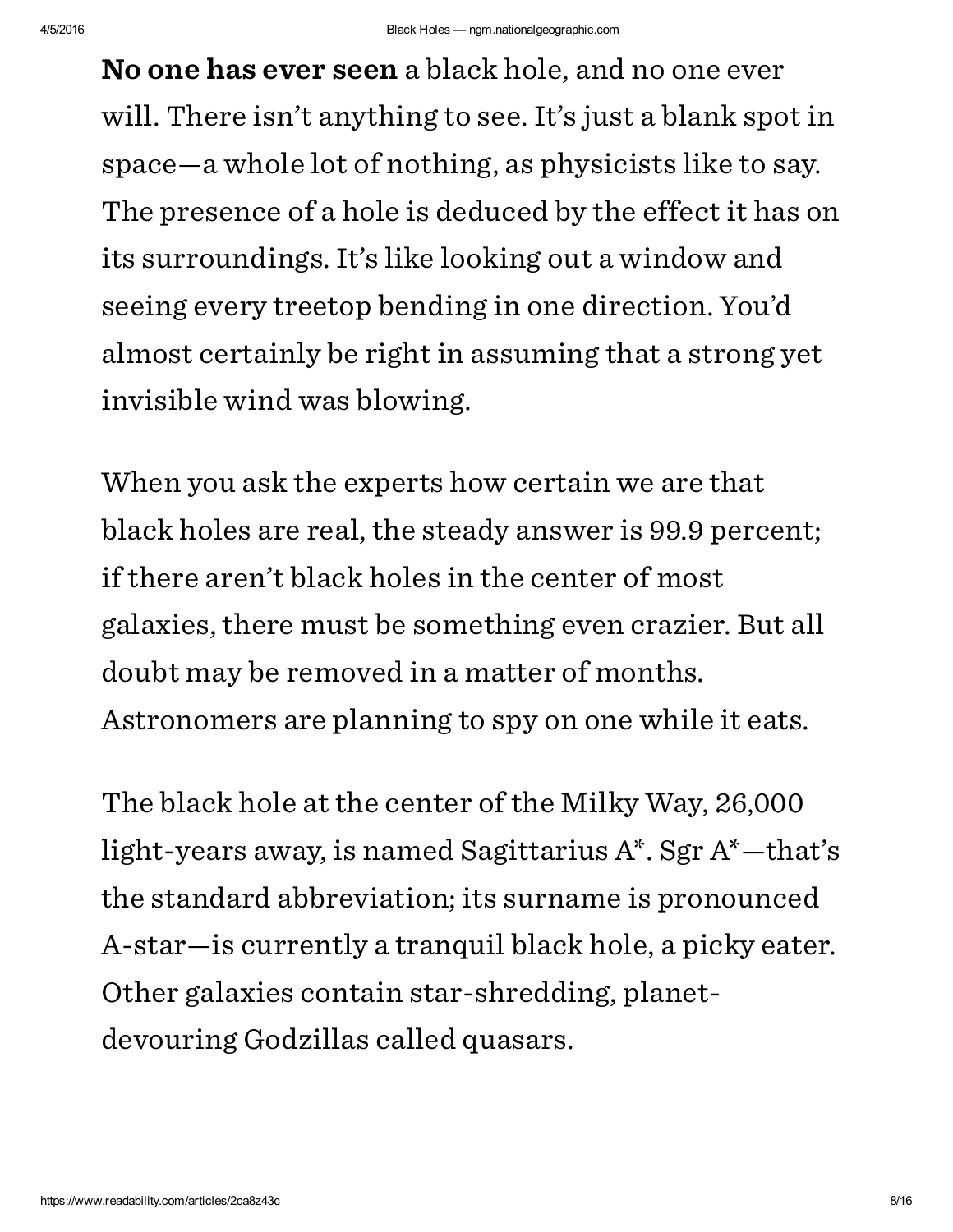But Sgr A\* is preparing to dine. It's pulling a gas cloud named G2 toward it at about 1,800 miles a second. Within as little as a year G2 will approach the hole's event horizon. At this point radio telescopes around the world will focus on Sgr A\* , and it's hoped that by synchronizing them to form a planet-size observatory called the Event Horizon Telescope, we will produce an image of a black hole in action. It's not the hole itself we will see but likely what's known as the accretion disk, a ring of debris outlining the edge of the hole, the equivalent of crumbs on a tablecloth after a hearty meal. This should be enough to dispel most doubts that black holes exist.

More than merely exist. They may help determine the fabric of the universe. Matter hurtling toward a black hole produces a lot of frictional heat. Slide down a fire pole; your hands get hot. Same with stuff sliding toward a black hole. Black holes also spin—they're basically deep whirlpools in space—and the combination of friction and spin results in a significant amount of the matter falling toward a black hole,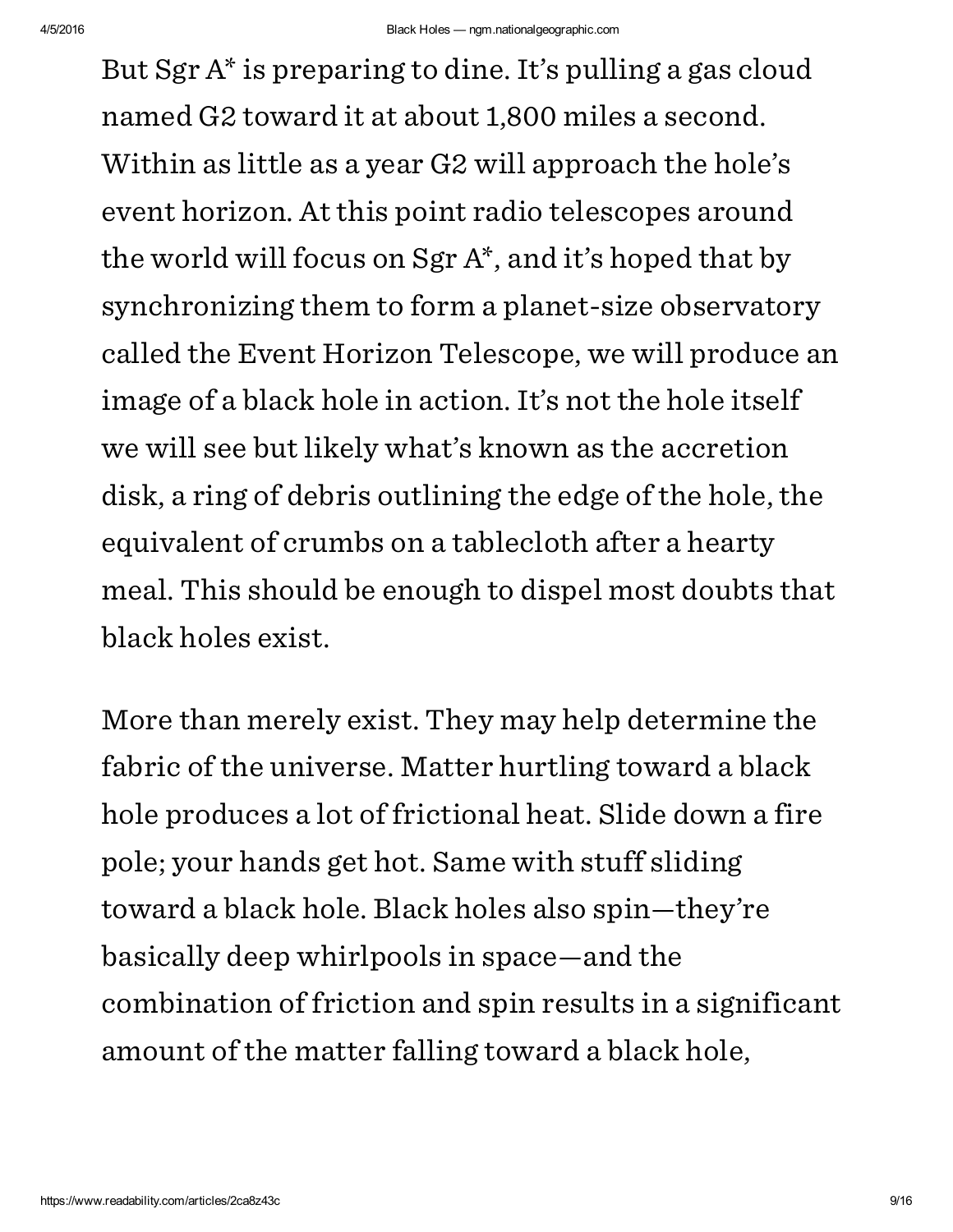sometimes more than 90 percent, not passing through the event horizon but rather being flung off, like sparks from a sharpening wheel.

This heated matter is channeled into jet streams that hurtle through space, away from the hole at phenomenal velocities, usually just a tick below the speed of light. The jets can extend for millions of lightyears, drilling straight through a galaxy. Black holes, in other words, churn up old stars in the galactic center and pipe scalding gases generated in this process to the galaxy's outer parts. The gas cools, coalesces, and eventually forms new stars, refreshing the galaxy like a fountain of youth.

It's important to clarify a couple of things about black holes. First is the idea, popularized in science fiction, that black holes are trying to suck us all in. A black hole has no more vacuuming power than a regular star; it just possesses extraordinary grip for its size. If our sun suddenly were to become a black hole not going to happen, but let's pretend—it would retain the same mass, yet its diameter would shrink from 865,000 miles to less than four miles. Earth would be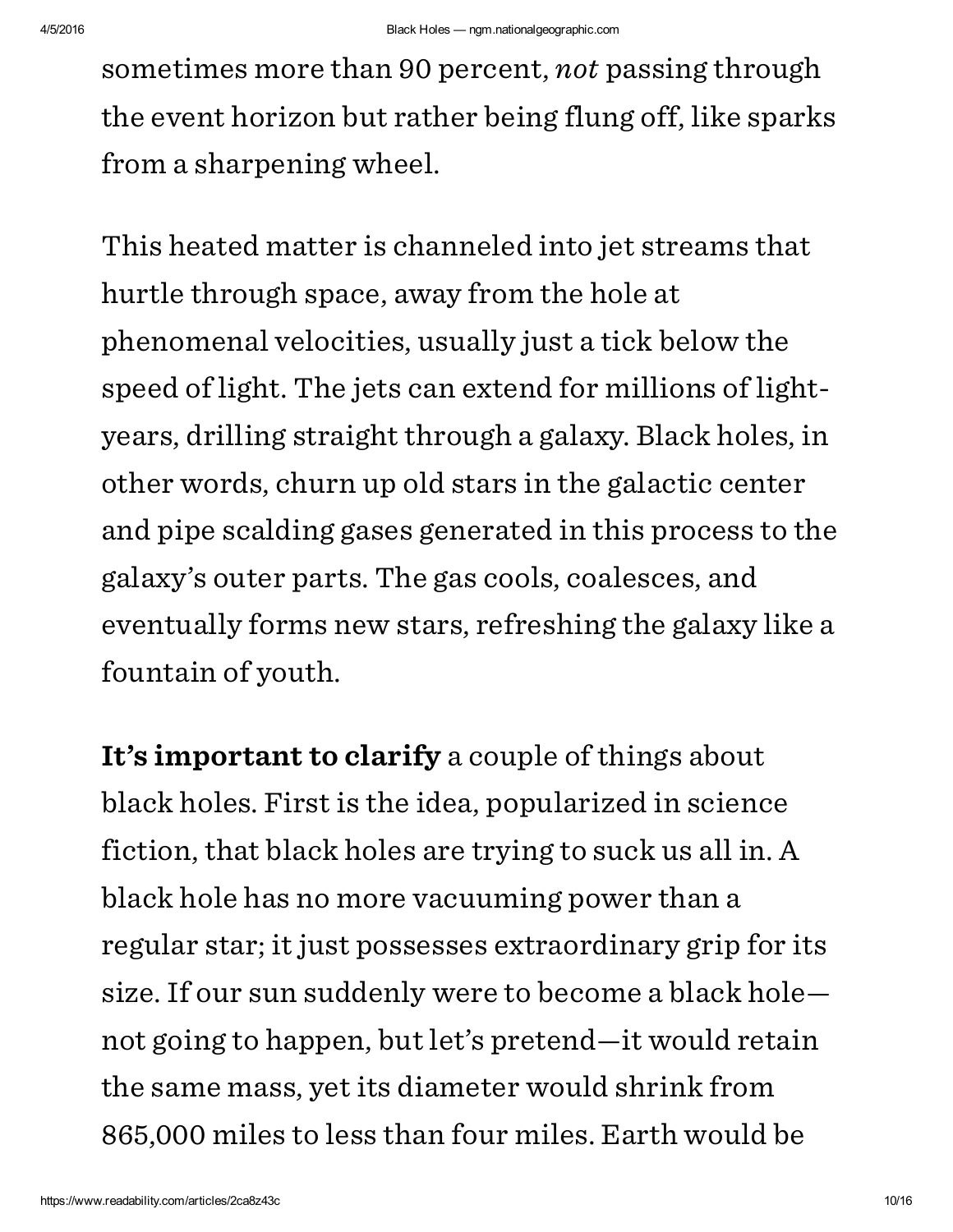dark and cold, but our orbit around the sun wouldn't change. This black hole sun would exert the same gravitational tug on our planet as the full-size one. Likewise, if the Earth were to become a black hole, it would retain its current weight of more than six sextillion tons (that's a six followed by 21 zeros) but be shrunk in size to smaller than an eyeball. The moon, though, wouldn't move.

So black holes don't suck. Easy. The next topic, time, is way more of a mind bender. Time and black holes have a very strange relationship. Actually time itself forgetting about black holes for a moment—is an unusual concept. You probably know the phrase "time is relative." What this means is that time doesn't move at the same speed for everybody. Time, as Einstein discovered, is affected by gravity. If you place extremely accurate clocks on every floor of a skyscraper, they will all tick at different rates. The clocks on the lower floors—closer to the center of the Earth, where gravity is stronger—will tick a little slower than the ones on the top floors. You never notice this because the variances are fantastically small, a spare billionth of a second here and there. Clocks on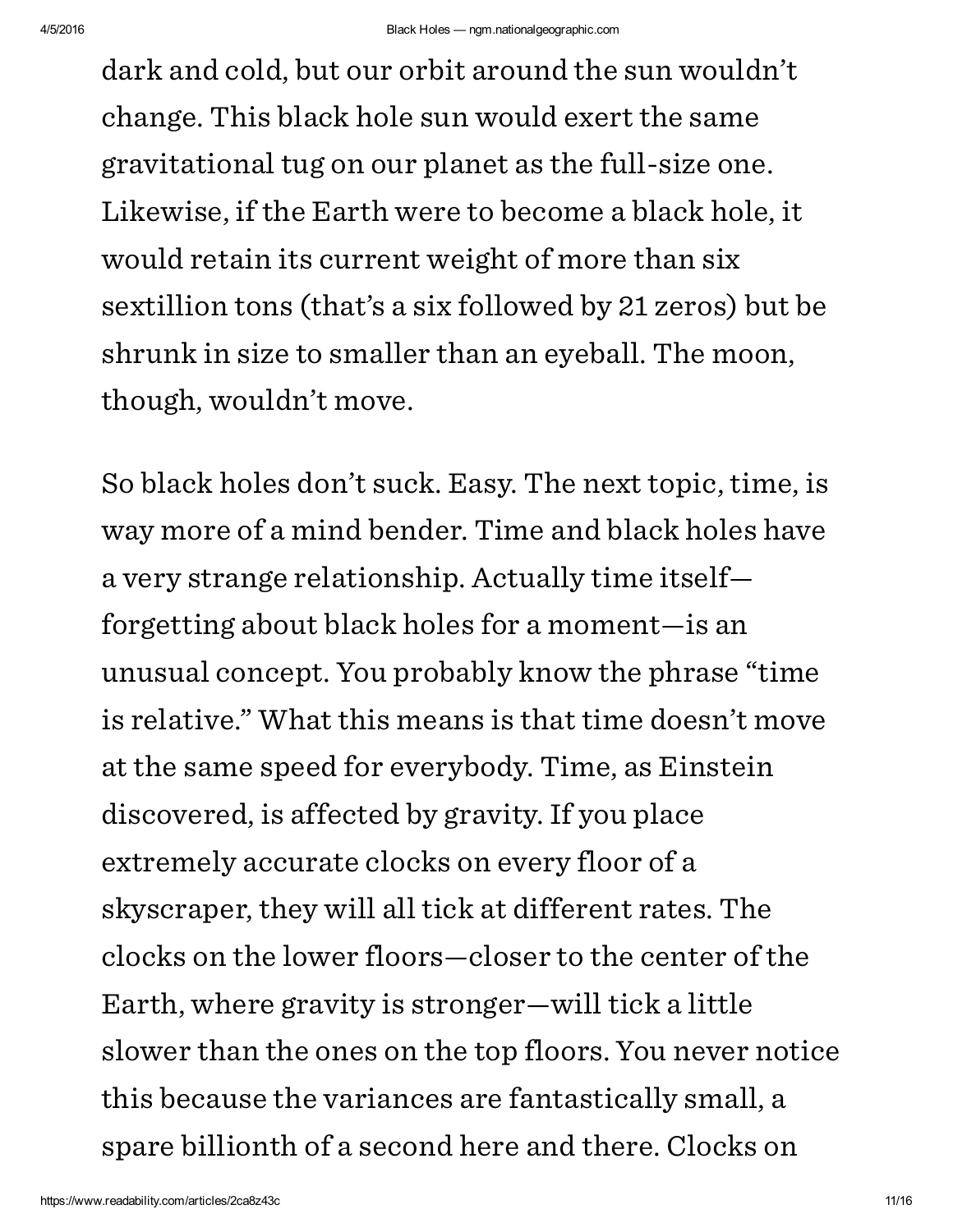global positioning satellites have to be set to tick slightly slower than those on Earth's surface. If they didn't, GPS wouldn't be accurate.

Black holes, with their incredible gravitational pull, are basically time machines. Get on a rocket, travel to Sgr A\*. Ease extremely close to the event horizon, but don't cross it. For every minute you spend there, a thousand years will pass on Earth. It's hard to believe, but that's what happens. Gravity trumps time.

And if you do cross the event horizon, then what? A person watching from the outside will not see you fall in. You will appear frozen at the hole's edge. Frozen for an infinite amount of time.

Though technically not infinite. Nothing lasts forever, not even black holes. Stephen Hawking, the British physicist, proved that black holes leak—the seepage is called Hawking radiation—and given enough time, will evaporate entirely. But we're talking trillions upon trillions upon many more trillions of years. Long enough so that in the far future, black holes may be the only objects remaining in our universe.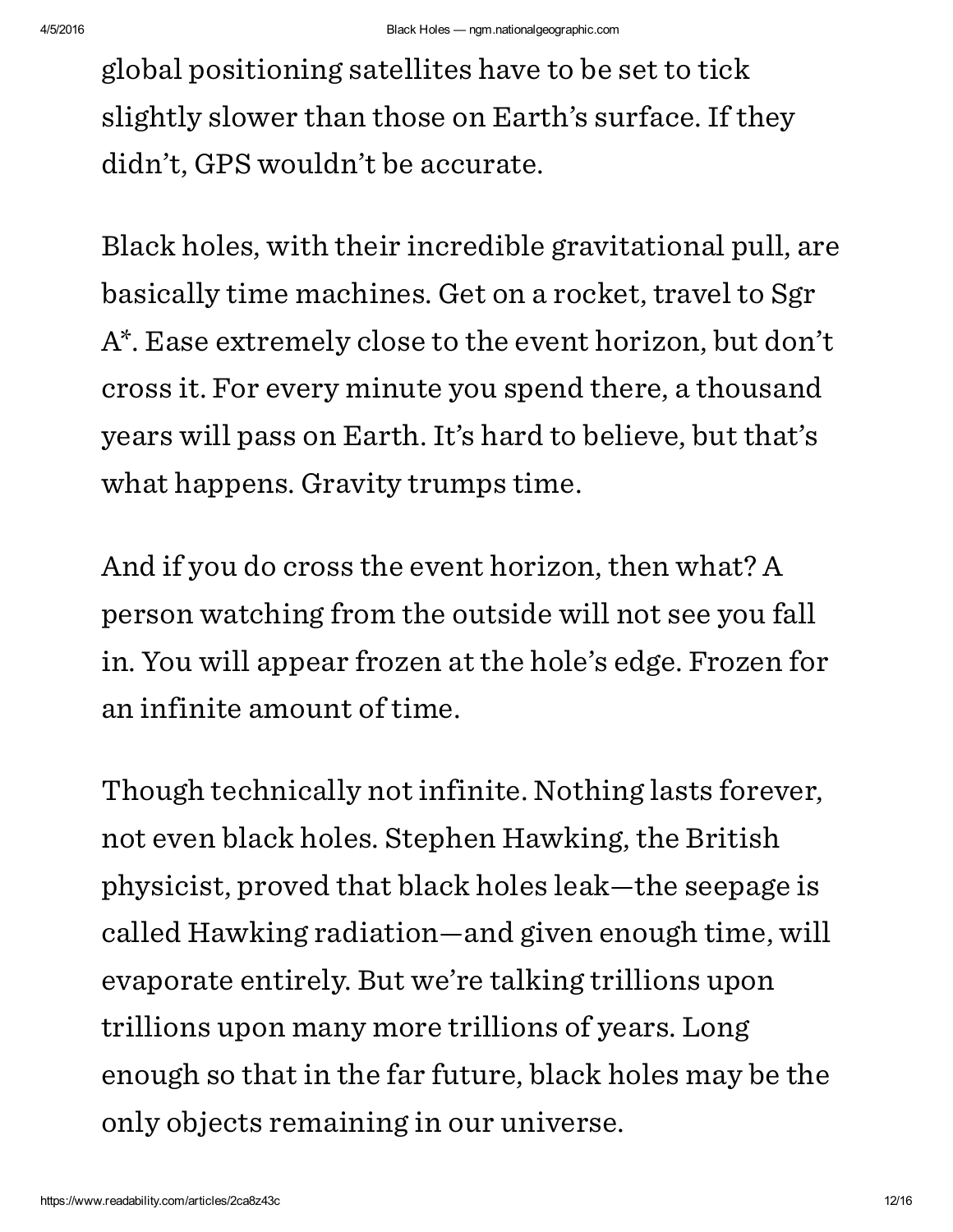While an outside observer would never see you slip into a black hole, what would happen to you? Sgr A\* is so large that its event horizon is about eight million miles from its center. There's some debate in the physics community about the moment you cross over. It's possible there exists what's called a fire wall, and that upon reaching the event horizon, you promptly burn up.

General relativity theory predicts, however, that something else happens when you cross the event horizon: Nothing. You just pass through, unaware that you're now lost to the rest of the universe. You're fine. Your watch on your wrist ticks along as usual. It's often said that black holes are infinitely deep, but this is not true. There is a bottom. You won't live to see it. Gravity, as you fall, will grow stronger. The pull on your feet, if you're falling feet first, will be so much greater than the tug on your head that you'll be stretched until you're ripped apart. Physicists call this being "spaghettified."

But pieces of you will reach the bottom. At the center of a black hole is a conundrum called a singularity. To understand a singularity would be one of the greatest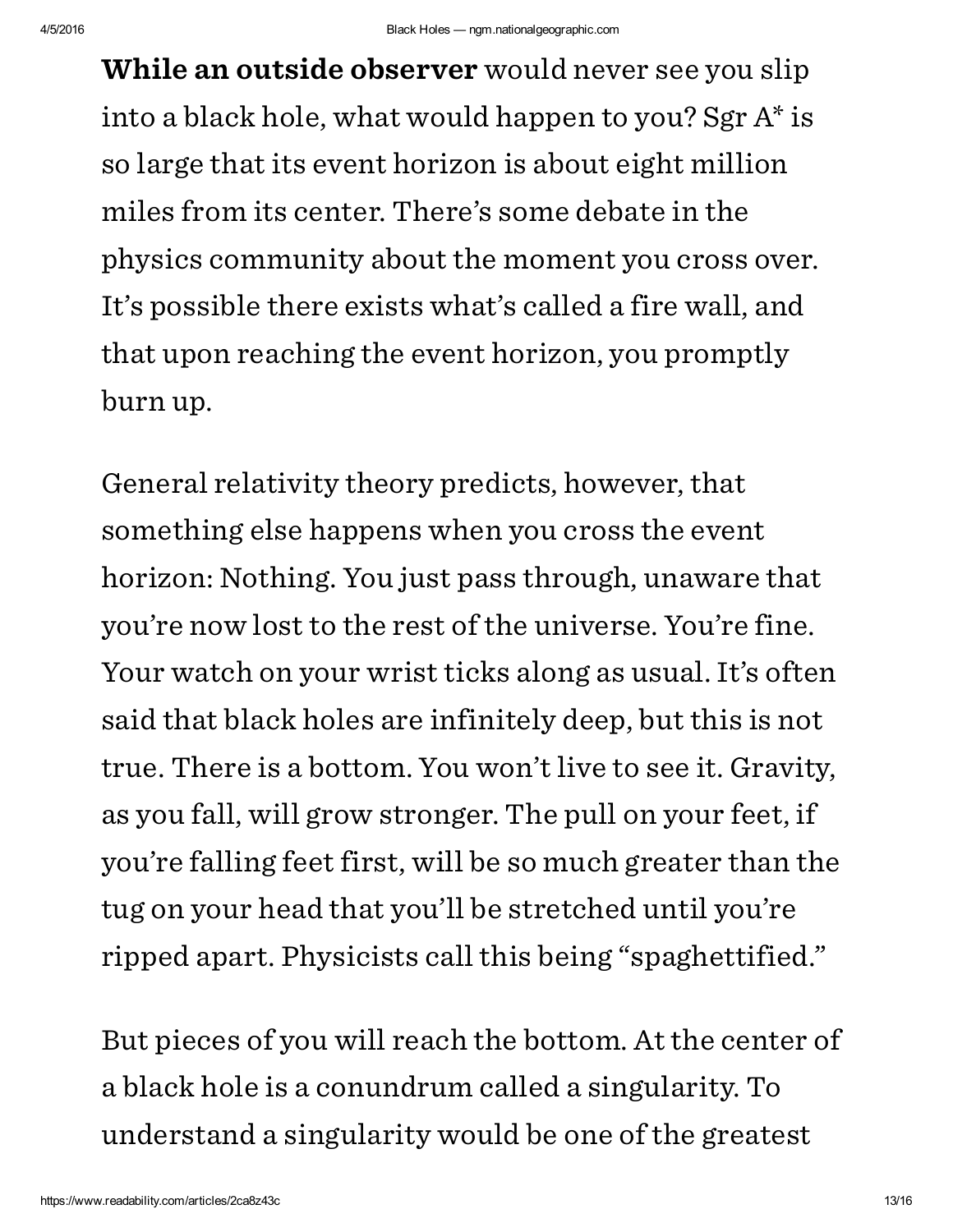scientific breakthroughs in history. You'd first need to invent a new theory—one that went beyond Einstein's general relativity, which determines the motion of stars and galaxies. And you'd have to surpass quantum mechanics, which predicts what happens to microscopic particles. Both theories are fine approximations of reality, but in a place of extremes, like the interior of a black hole, neither applies.

Singularities are imagined to be extremely tiny. Beyond tiny: Enlarge a singularity a trillion trillion times, and the world's most powerful microscope wouldn't come close to seeing it. But something is there, at least in a mathematical sense. Something not just small but also unimaginably heavy. Don't bother wondering what. The vast majority of physicists say, yes, black holes exist, but they are the ultimate Fort Knox. They're impenetrable. We will never know what's inside a singularity.

But a couple of unorthodox thinkers beg to differ. In recent years it's become increasingly accepted among theoretical physicists that our universe is not all there is. We live, rather, in what's known as the multiverse—a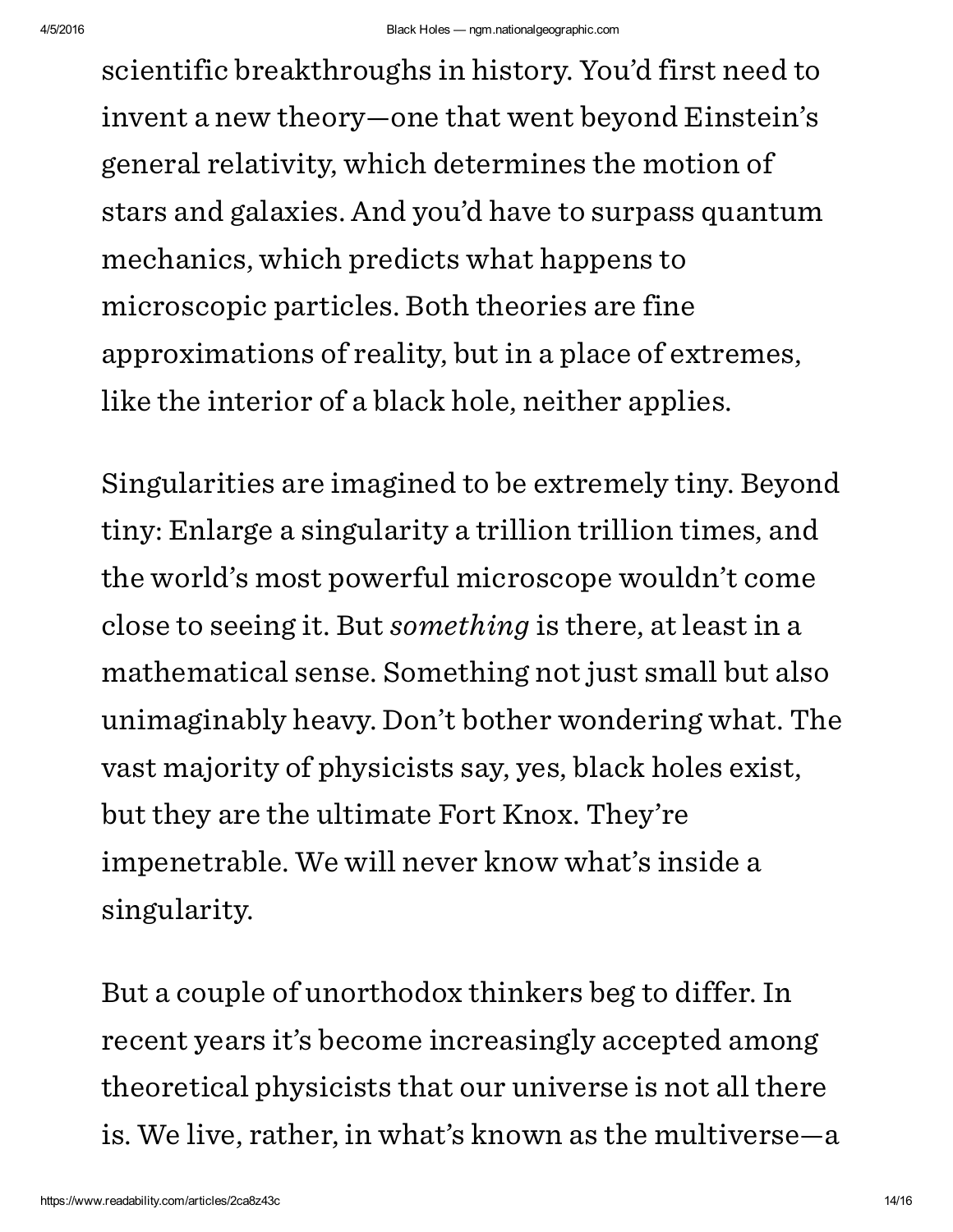vast collection of universes, each a separate bubble in the Swiss cheese of reality. This is all highly speculative, but it's possible that to give birth to a new universe you first need to take a bunch of matter from an existing universe, crunch it down, and seal it off.

Sound familiar? We do know, after all, what became of at least one singularity. Our universe began, 13.8 billion years ago, in a tremendous big bang. The moment before, everything was packed into an infinitesimally small, massively dense speck—a singularity. Perhaps the multiverse works something like an oak tree. Once in a while an acorn is dropped, falls into the ideal soil, and abruptly sprouts. So too with a singularity, the seed of a new universe. And like a sapling oak, we'll never send a thank-you note to our mother. For the message to escape our universe, it would have to move faster than the speed of light. Again, sound familiar?

The evidence for what could reside in a black hole is compelling. Look to your left, look to your right. Pinch yourself. A black hole might have originated in another universe. But we may be living in it.